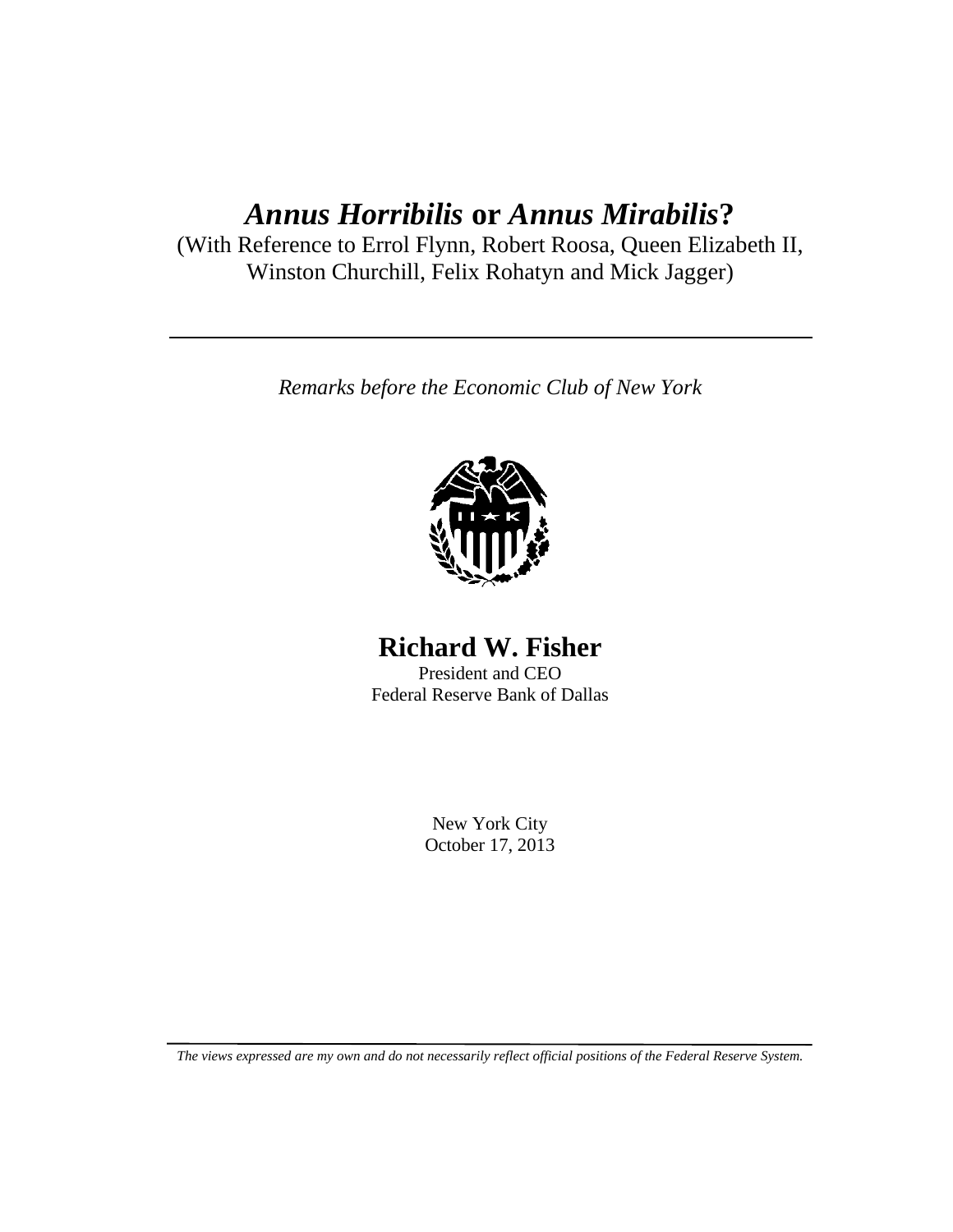## *Annus Horribilis* **or** *Annus Mirabilis***?**

(With Reference to Errol Flynn, Robert Roosa, Queen Elizabeth II, Winston Churchill, Felix Rohatyn and Mick Jagger)

## **Richard W. Fisher**

Thank you Bill [Dudley]. It is a pleasure to be introduced by my colleague from the Federal Reserve Bank of New York. Bill is a friend as well as a colleague. Though it is our custom at the Federal Reserve to only speak for ourselves and never for any other member of the Federal Open Market Committee (FOMC), I think I can safely say that all 11 of Bill's fellow Federal Reserve Bank presidents and, indeed, all the governors at the Federal Reserve Board, are grateful for Bill's skillful leadership and total devotion to our collective mission. He is a hopeless golfer but a great human being. I want to take this opportunity to formally thank him for his service to the Fed and to our country.

#### **Robert Roosa and Wild Dreams**

It is a very special honor for me to speak at the Economic Club of New York. My very first job after graduating from Stanford Business School was at Brown Brothers Harriman and Co. as the policy assistant to Robert Roosa. Bob Roosa was the proud chairman of the Economic Club from 1970 to 1971. He used to regale me with its history, of how anybody who was of consequence had spoken here, from Presidents Wilson and Eisenhower and Kennedy to Winston Churchill and Indira Gandhi and Zhu Rongji (and many others since).

I mentioned this to my wife Nancy before flying up here. Without much humility, I asked her, "In your wildest dreams did you ever think that your husband would follow in the footsteps of the world's great leaders and speak to the Economic Club of New York?" You know what her answer was? "Richard, we have been married for 40 years. You don't appear in my wildest dreams."

#### **The Nightmare of Fiscal Policy**

I came to speak to you this morning not of pleasant dreams but of the nightmare of fiscal indecision and political chicanery that emanates from Washington, the risk it poses to the reputation of our nation, and the limits it imposes on monetary policy.

I did not come to speak of whether or not we should or might "taper" our asset purchases at the next meeting of the FOMC. Or of how Janet Yellen will lead the committee when she succeeds Ben Bernanke. Or how I might vote when I rotate into a voter's slot on the FOMC next year. I would be happy to *avoid* answering those and any other questions you might have during the Q&A session.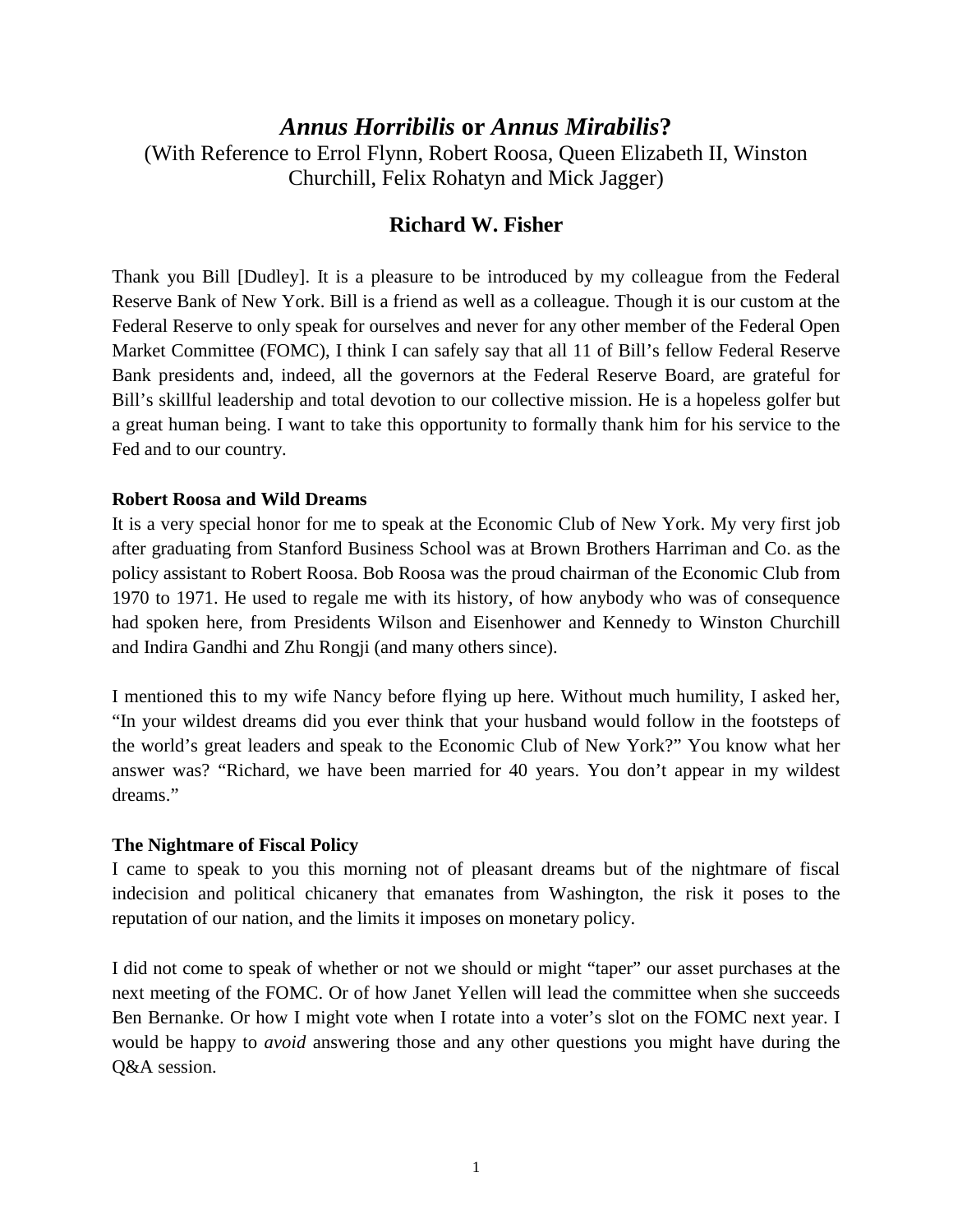#### **Errol Flynn and Felix Rohatyn**

The iconic actor Errol Flynn (who, to the best of my knowledge, was not a member of the Economic Club) is reported to have quipped that his legendary financial problems lay "in reconciling my gross habits with my net income." This is the most concise description I can marshal to explain the problem plaguing our nation's fiscal authorities. And it has not changed with the 11th-hour temporary agreement reached last night by the leaders of Congress and the president. Kicking the can down the road for a few months will not solve the pathology of fiscal misfeasance that undermines our economy and threatens our future.

I have no doubt that we will go on indefinitely increasing the debt ceiling, be it in a regular or a herky-jerky, just-in-the-nick-of-time pattern. For no president or congressional leader dares risk being recorded in the history books as having consciously presided over default and the destruction of "the full faith and credit of the United States." Republican or Democrat, all know full well that your fellow New Yorker, Felix Rohatyn, was spot-on some 37 years ago during New York's great fiscal crisis when he likened default to "someone stepping into a tepid bath and slashing his wrists—you might not feel yourself dying, but that's what would happen."<sup>1</sup>

But there is, I believe, a limit of tolerance for our government's fiscally counterproductive, Errol Flynn-like ways. I believe that razor in hand, we are stepping toward Rohatyn's tepid bath and that the full faith and credit of the United States government is, in fact, at risk.

#### **Haircuts …**

We saw an expression of this last Thursday when Hong Kong Exchanges and Clearing Ltd. announced it would apply an increased "haircut" to its valuation of U.S. Treasury securities held as collateral against futures trades, with Treasuries maturing in less than one year receiving a risk discount of 3 percent. This was printed on Friday in a highlighted box above the fold on the front page of the *Financial Times*. Opposite was a picture of Chinese Premier Li Keqiang, who the paper reported had "signaled Beijing's increasing concern at an Asian summit" and then provided a kindly no-wonder reminder that "China has about 60 percent of its \$3.5 trillion foreign currency reserves invested in U.S. assets."<sup>2</sup>

The *FT* could easily have substituted Premier Li's picture with one of the German chancellor or the Japanese or British prime minister or the Mexican president, or any other world leader or business operator or simple observer of events, and ascribed to any of them a more explicit but surely pervasively held concern: "What the hell is happening to America?" Has the American ship of state, as Maureen Dowd wrote yesterday, turned into a "ship of fools"?<sup>3</sup>

#### **… and Tipping Points**

My heart bleeds for my country, for no amount of monetary accommodation, no conceivable amount of "large-scale asset purchases," no clever new monetary innovation by the Federal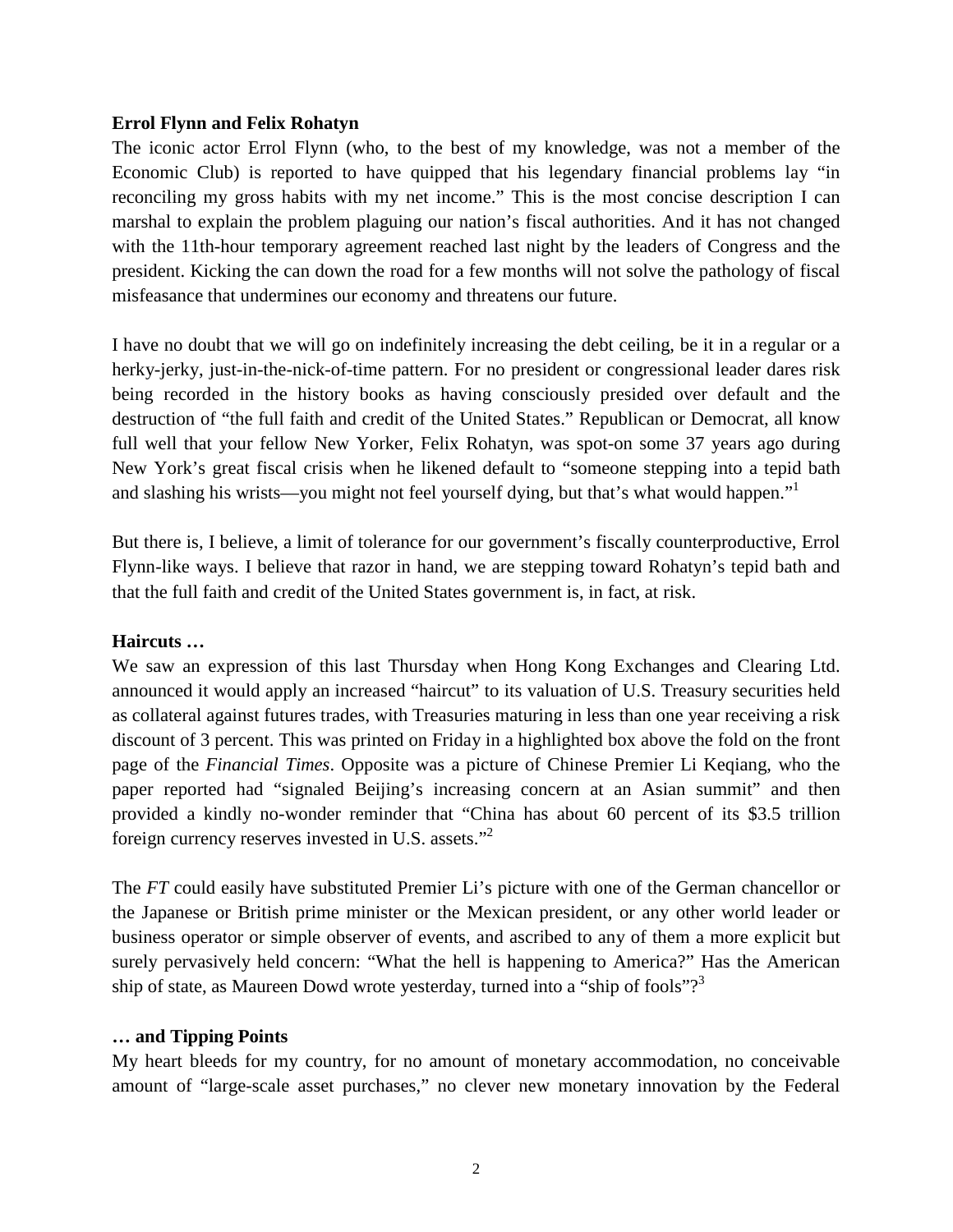Reserve can offset the rot that is destroying our fiscal house and the blight it spreads over our economy.

To be clear, the Federal Reserve will take all appropriate measures to preserve money market functioning and stability in periods of acute distress. I view this as an integral part of our formal dual mandate. Chaotic money markets threaten both price stability and business activity and employment. However, it is not our job to fix the budget impasse. Any initiatives we might have to undertake in the course of our duty as a central bank to prevent serious disruptions of U.S. dollar funding markets should not be executed in a way that they might be construed to substitute for fiscal redress. Fundamental, structural imbalances in our economy might be temporarily obscured but cannot be permanently resolved by monetary sleight of hand.

Indeed, I argue that the current monetary accommodation policy of purchasing \$85 billion a month in Treasuries and MBS (mortgage-backed securities) risks exacerbating the situation: There is a tipping point where monetary accommodation comes to be viewed not as a pleasant stimulus that levitates bond and stock and housing markets leading to a felicitous "wealth effect," but instead as an agent of financial recklessness. None of us really know where that tipping point is. But with each dollar of Treasury and MBS purchases the FOMC instructs the New York desk to make, we inch closer to it.

For the remainder of Ben Bernanke's leadership and from the very first moment of his successor's, the FOMC will have to astutely maneuver so as to avoid crossing a line that no Nobel laureate or econometric modeler or quant-jock or dealer or market operator can identify ex-ante.

I admit to a preoccupation with this concern. This much I know: As long as inflationary expectations are held at bay, we can fully open the monetary throttle in an effort to deliver on the mandate Congress gave us to help achieve full employment. But it is for naught as long as the fiscal authorities are slamming on the brakes and leaving everyone in the dark as to how they will cure the fiscal mess they have wrought.

No rational businesswoman or man will or should make a long-term commitment to expanding their workforce or commit their precious capital to significant job-creating projects if they have no idea what their taxes will be or how government spending will impact them or their customers or suppliers. And no manager can plan or budget forward while simultaneously working under the yoke of ever-expanding regulations that render incalculable their cost structure, including the full-in cost of the most important variable in that cost structure—the workforce—as long as the Affordable Care Act remains more of a mystery than a clear, understandable program.

The creative capacity of American business for dealing with uncertainty is unparalleled. But doubts caused by fiscal malfunctioning so extreme that the "risk-free rate" of the world's largest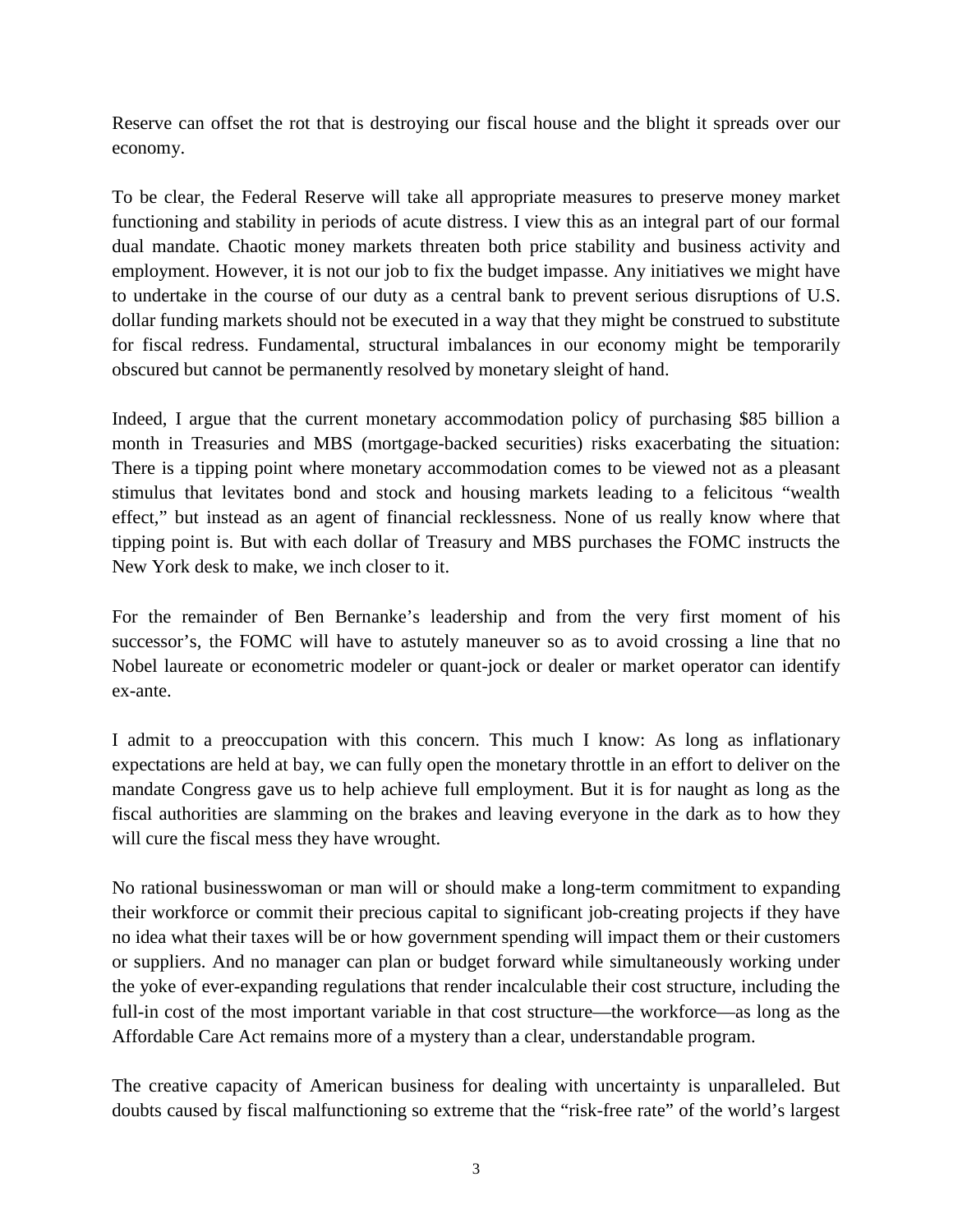economy and reserve currency is called into question are of a different kind and character than the everyday uncertainties that even the most gifted manager is trained to handle. How does one discount the value of payables and receivables for next year when the world wonders if the U.S. government will validate the full value of Treasury bills?

#### **The Fed to the Rescue?**

It is true that unlike the Congress, the FOMC actually makes decisions and does so in a civil manner—both lost traits in Washington. But it is a myth that we have the power on our own to propel our economy forward. We can provide the fuel, but we can't engage the gears of the engine of employment. Only businesses can do that. And businesses cannot do it when they haven't an inkling of how the fiscal mess that is Washington will be resolved. The simple observation is that U.S. businesses and households need confidence that fiscal policy will be conducted responsibly—that revenues and expenditures will come into line, over time. Until that fog is lifted, do not expect the economy to steam forward at anything but a most cautious pace.

#### *Annus Horribilis* **or …**

In contemplating the fix we are in, I thought of a phrase used by Queen Elizabeth in her 1992 speech, marking the 40th anniversary of her accession to the throne. You may recall that was a year when a series of tragedies, including the burning of Windsor Castle, beset her family. With classic British understatement, she told her subjects: "1992 is not a year on which I shall look back with undiluted pleasure. … it has turned out to be an 'Annus Horribilis'"—a "horrible year." 4

We have suffered much on the financial and economic front these past many years. And, in fact, since 1976 we have on 17 occasions under six of the last seven U.S. presidents experienced a federal government disruption, including shutdowns. Since 2010, we have had eight budget conventions, to no avail. And we've seen several face-offs on the debt ceiling. But the cumulative effect of our government's fiscal ineptitude and propensity to put off taking action on hard decisions, and the frustration I feel about the inability of even the most radical monetary policy to work in the absence of long-term fiscal probity, has tempted me to record 2013 as an *annus horribilis*. It is certainly not shaping up to be a year on which I shall look back with undiluted pleasure.

### **Sound but Disagreeable**

It need not be so horrible, however. In fact, it may be a year of good fortune if our president and congressional leaders summon the courage to put partisan gamesmanship aside and finally craft tax and spending and regulatory policy that encourages businesses to take the cheap and abundant money the Fed has made possible—the cheapest in the 237-year history of the Republic!—and put it to use creating jobs and expanding the wealth of the entire nation, not just that of rich and quick financiers and those with the means to speculate and profit from volatility.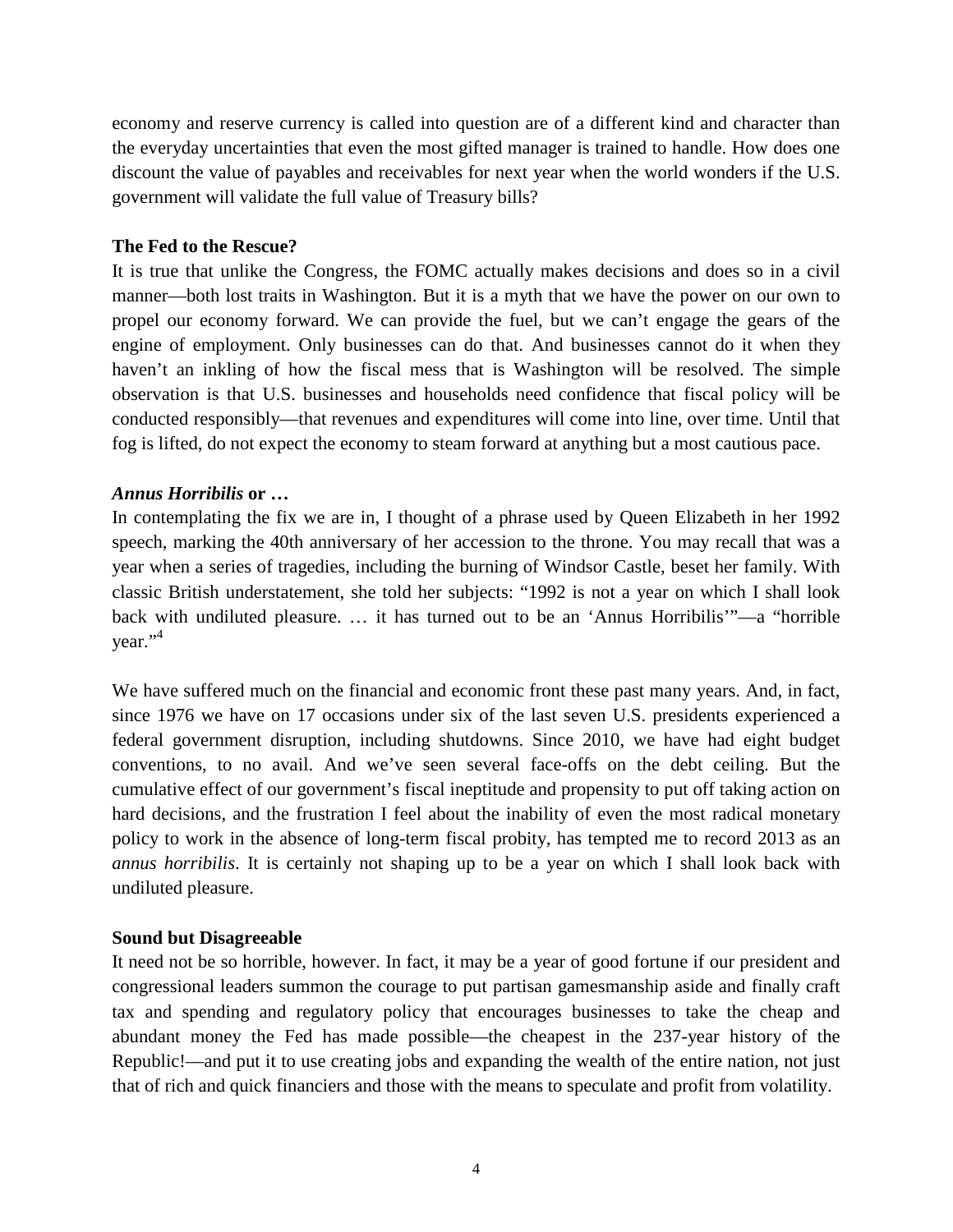Getting these incentives right is not an easy task. But it is crucial.

One of the most exalted of the Economic Club's long history of speakers, Winston Churchill, said, "In finance, everything that is agreeable is unsound and everything that is sound is disagreeable." Continuing down the path of hypermonetary accommodation is certainly agreeable, especially if you are invested in stocks or bonds or have been able to refinance your mortgage and participate in the new housing boom. But carried on for too long, it is surely an unsound way to put our nation back on the path to respectability or eliminate the markets' placing haircuts on the value of U.S. Treasuries.

The only way for us to achieve sound footing is for our fiscal leaders to make politically disagreeable decisions. There is no other way for us to regain and maintain our standing as the most prosperous and powerful economy in the history of the world.

#### *Annus Mirabilis?*

I mentioned Queen Elizabeth's *annus horribilis*. So as to not leave you despondent, I wish to remind you that the queen's expression was a play on words in a poem written in 1667 by John Dryden, titled *Annus Mirabilis*—or *Year of Miracles*.

Dryden was writing about the year that spanned 1665 and 1666. It began with the Great Plague of London—a pandemic akin to the bubonic plague—and ended with the Great Fire that burned London for five days.

So why the title *Year of Miracles*? Because from the wreckage, London rebuilt itself and arose from the ashes, with wide streets and buildings commissioned by Charles II and designed by Christopher Wren that were so solidly constructed they last to this day. Our collective task is to turn the current *annus horribilis* into an opportunity to emerge from the current fiscal wreckage stronger and more resilient than ever. If England could do it in the 17th century, we Americans, who have never, ever flinched from staring down and overcoming adversity, can certainly do it now.

I am tempted to remind you of how Texas arose from the ashes of the 1980s oil bust and savingsand-loan crisis to lead the nation in job creation for several decades and become one of our most prosperous states. But I am not going to do so.

I was going to tell you how in the Texas renaissance, as the U.S. has seen job destruction in the two middle-income quartiles for the past decade, Texas has seen job creation in those same middle-income groups and has outperformed the nation in creating jobs in the highest-income quartile, too. But I won't.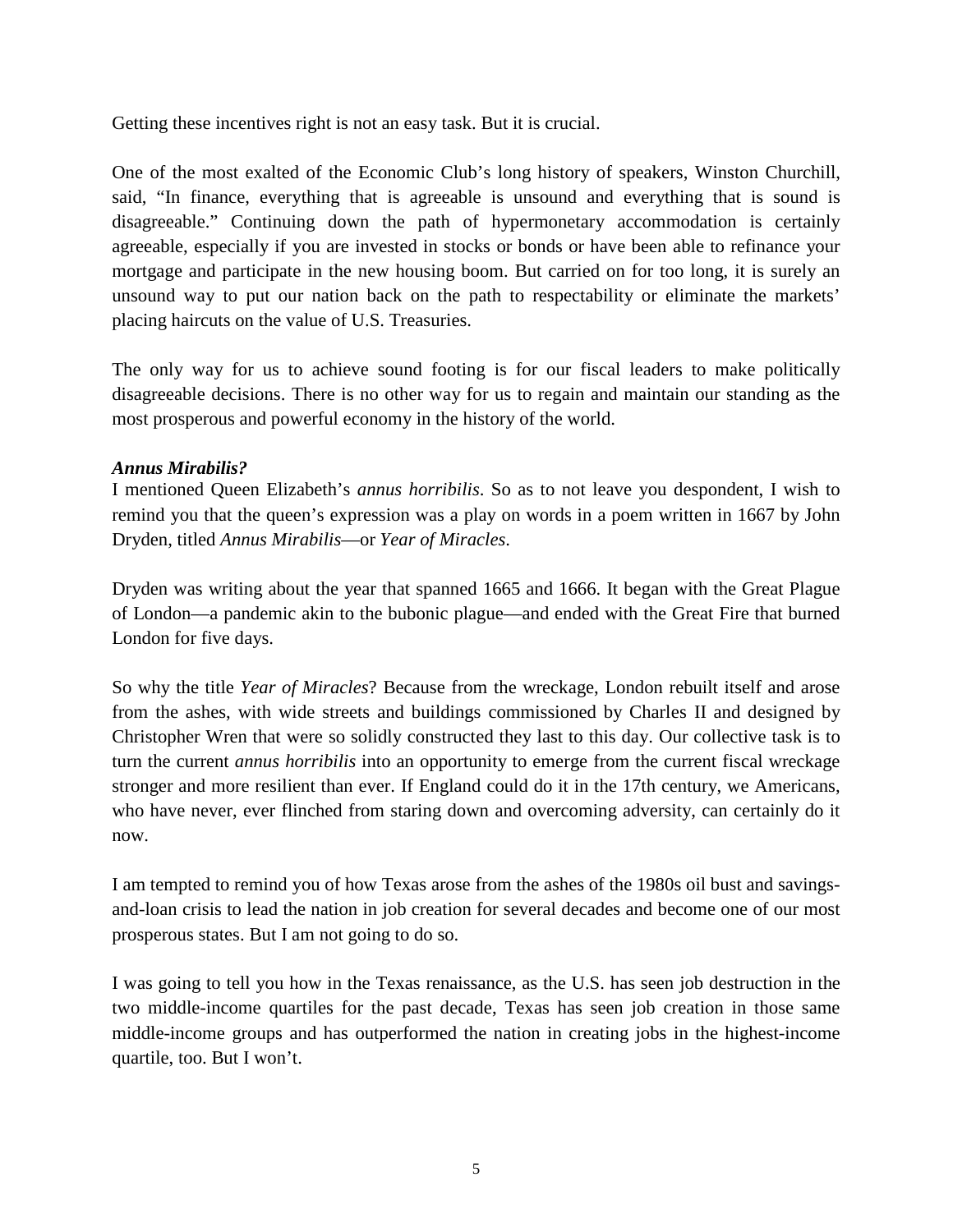I am tempted to tell you that Texas came off the bottom to become the top exporting state in the United States. But I shan't. Or that state laws and regulations crafted with the 1980s banking crisis in mind spared Texas the worst of the recent housing crisis.

All these factors, of which I won't breathe a word, have resulted in a workforce of some 12.8 million and, in 2006, catapulted the state to its ranking as the top destination for people who move across states. Americans and immigrants alike come to Texas to seek jobs and opportunity in what continues to be the nation's most dynamic economy. I could tell you about that, but I will refrain from Texas brag.

#### **New York, New York**

Instead, let me point to New York as an example of what is possible.

Some of you may remember the predicament in which New York found itself in 1975, the year I came to work at Brown Brothers. It was de facto bankrupt. Garbage piled up on the streets. Crime was rampant. Upper East Side apartments could be had simply for the assumption of maintenance costs. Nothing worked. Everything was dysfunctional. The outlook was so horrific that Mick Jagger wrote "Shattered" after a cab ride around the city. Remember the lyrics? "What a mess, this town's in tatters/I've been shattered, my brain's been battered/Splattered all over Manhattan …"

Then, when the markets showed the city the back of its hand, leaders such as Felix Rohatyn and Gov. [Hugh] Carey and others stepped up to the plate. They and the people of New York turned something truly *horribilis* into a thing *mirabilis*. Disagreeable but sound decisions were made. Those decisions took a tattered, shattered city and put it on the path to becoming the bright, shiny, miraculous Big Apple that it is today.

### **A Plea**

The Federal Reserve is limited in its power to make what took place in New York happen for our nation, and unless the fiscal authorities get their act together, looking to the Fed to solve the nation's economic ills through ever-expansive monetary policy might well make the situation worse. So I end with a plea for our president and our Congress. The markets are restless. Your peers around the world are afraid. There is little remaining tolerance for agreeable but unsound decisions. The bond market is beginning to show us the back of its hand. It is time for leadership. Turning something horrible into something miraculous is the American thing to do. Please get on with it.

Thank you.

**Notes**<br><sup>1</sup> As quoted in "Infamous 'Drop Dead' Was Never Said by Ford," by Sam Roberts, *New York Times*, Dec. 28, 2006.